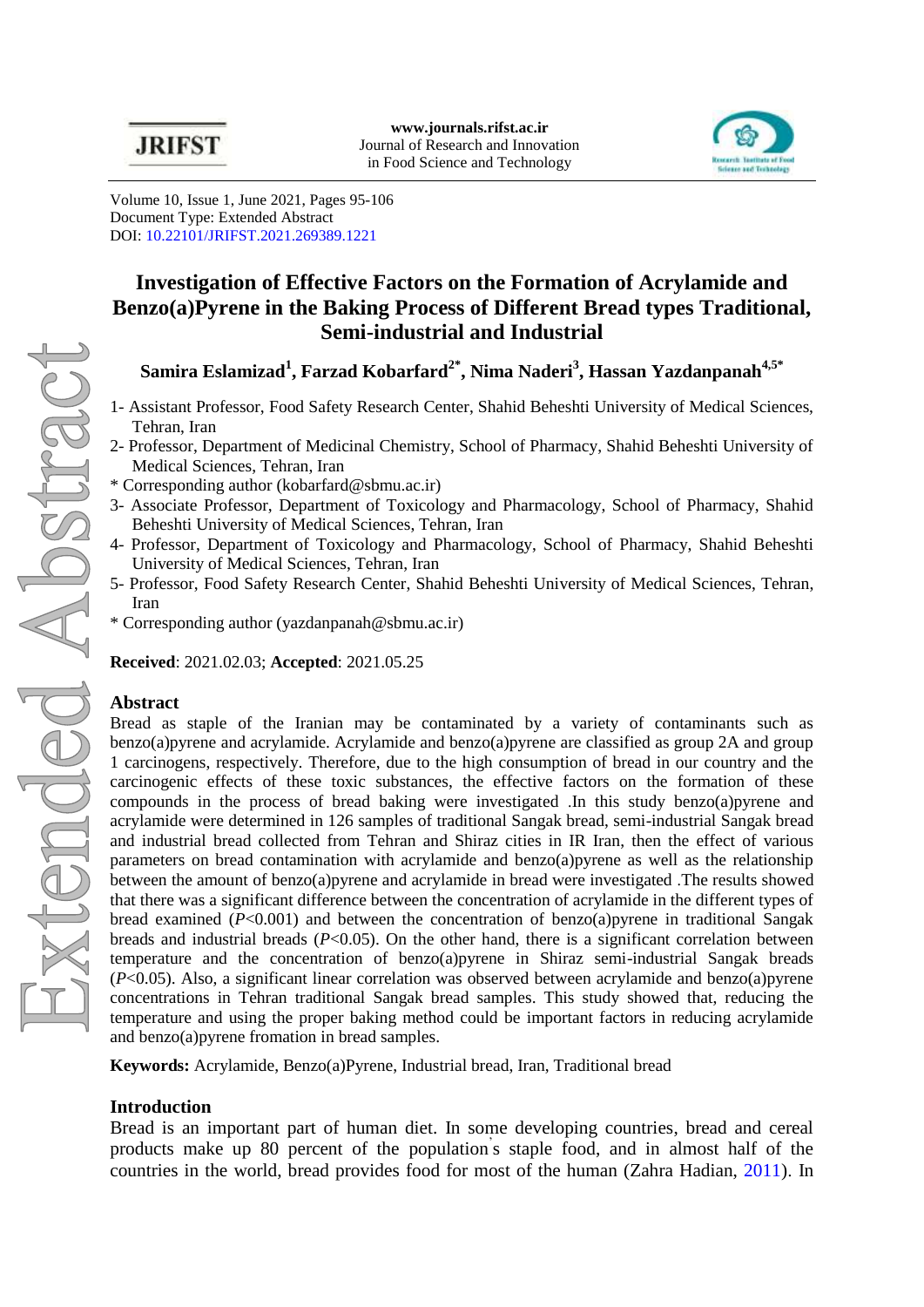the diet of Iranians, bread and flour products are the most important food and supplier of most calories, protein and B vitamins and are also minerals [\(Rajabzadeh, 2017\)](#page-5-1). Mean bread ingestion rate in Iran for urban and rural population has been estimated to be 310 g per person per day [\(Ebadi Farzaneh, 2015\)](#page-4-0)

At different stages of bread preparation, raw materials and processed bread may be contaminated in different ways. These contaminants include heavy metal such as lead, cadmium and nickel [\(Khaniki, Yunesian, Mahvi, & Nazmara,](#page-5-2) 2005), mycotoxins such as deoxynivalenol, zearalenone, nivalenol and ochratoxin (Pacin, Bovier, [Cano, Taglieri, &](#page-5-3) [Pezzani,](#page-5-3) 2010; [Patel, 2008;](#page-5-4) [Scudamore, Hazel, Patel, & Scriven, 2009\)](#page-5-5), polycyclic aromatic hydrocarbons (PAHs) such as benzo(a)pyrene [\(Ahmed, Hadi, El Samahy, & Youssof,](#page-4-1) 2000; [Eslamizad, Kobarfard,](#page-4-2) *et al*., 2016; [Eslamizad, Yazdanpanah,](#page-4-3) *et al*., 2016) and acrylamide [\(Eslamizad, Kobarfard, Tabib, Yazdanpanah, & Salamzadeh,](#page-4-4) 2020; [Eslamizad](#page-4-5) *et al*., 2019; [Keramat, LeBail, Prost, & Jafari, 2011;](#page-4-6) [Mustafa, Kamal-Eldin, Petersson, Andersson, &](#page-5-6)  [Åman,](#page-5-6) 2008).

Acrylamide has been classifed as 'probably carcinogenic for humans'(category 2A) [\(lnternational Agency for Research on Cancer, 1994\)](#page-5-7). French fries, bread and pastries, coffees and breakfast cereals are foods that play an important role in people's exposure to acrylamide through diet. Other foods make less than 10 percent of the acrylamide intake through the diet (Claeys *et al*[., 2010;](#page-4-7) [European Food Safety Authority,](#page-4-8) 2011; [Vinci, Mestdagh, & De](#page-5-8)  [Meulenaer,](#page-5-8) 2012; [World Health Organization,](#page-5-9) 2011 ).

Another highly carcinogenic compound is benzo(a)pyrene, which is a polycyclic aromatic hydrocarbon (PAHs). This substance is recognized by the IARC as group 1 carcinogen [\(International Agency for Research on Cancer,](#page-4-9) 2010). PAHs may be produced in food as a result of thermal decomposition of certain nutrients (such as triglycerides, fatty acids, steroids, cholesterol, and amino acids) [\(Chen & Chen, 2001\)](#page-4-10). Cereals (bread, cookies, cakes, rice, pasta, etc.) account for 20% and 40% of the daily intake of benzo(a)pyrene and total polycyclic aromatic hydrocarbons relative to total food, respectively [\(Rey-Salgueiro, García-](#page-5-10)[Falcón, Martínez-Carballo, & Simal-Gándara,](#page-5-10) 2008).

As mentioned, acrylamide and benzo(a)pyrene are produced during food processing, and bread is one of the most important foods that may be contaminated with these two compounds. Since bread is considered as the staple food in IR Iran, it is important to study the formation of acrylamide and benzo(a)pyrene as well as the factors influencing the formation of these toxins and the relationship between their formation. As far as we know, the present study is the first study to evaluate the effective factors in the formation of acrylamide and benzo(a)pyrene in the process of baking Sangak bread and also to investigate the relationship between the concentration of benzo(a)pyrene and acrylamide in bread.

#### **Materials and methods**

Sample collection: 126 samples of traditional Sangak bread, semi-industrial Sangak bread and industrial bread were collected from Tehran and Shiraz. To investigate the affecting factors on formation of acrylamide and benzo(a)pyrene, a questionnaire was completed during sampling. Determination of acrylamide and benzo(a)pyrene: first, bread samples were blended and homogenized, and then extraction and clean up processes optimized. Acrylamide and benzo(a)pyrene in the samples were quantified using Liquid chromatography mass spectrometry and gas chromatography mass spectrometry, respectively, and the methods were validated. After determining the amount of acrylamide and benzo(a)pyrene in bread, the effect of various factors such as temperature, baking time, degree of baking (raw, normal, toasted and very toasted), dough preparation time and using yeast in the formulation on the bread contamination to acrylamide and benzo(a)pyrene and also the relationship between the amount of benzo (a) pyrene and acrylamide in bread (traditional Sangak bread of Tehran and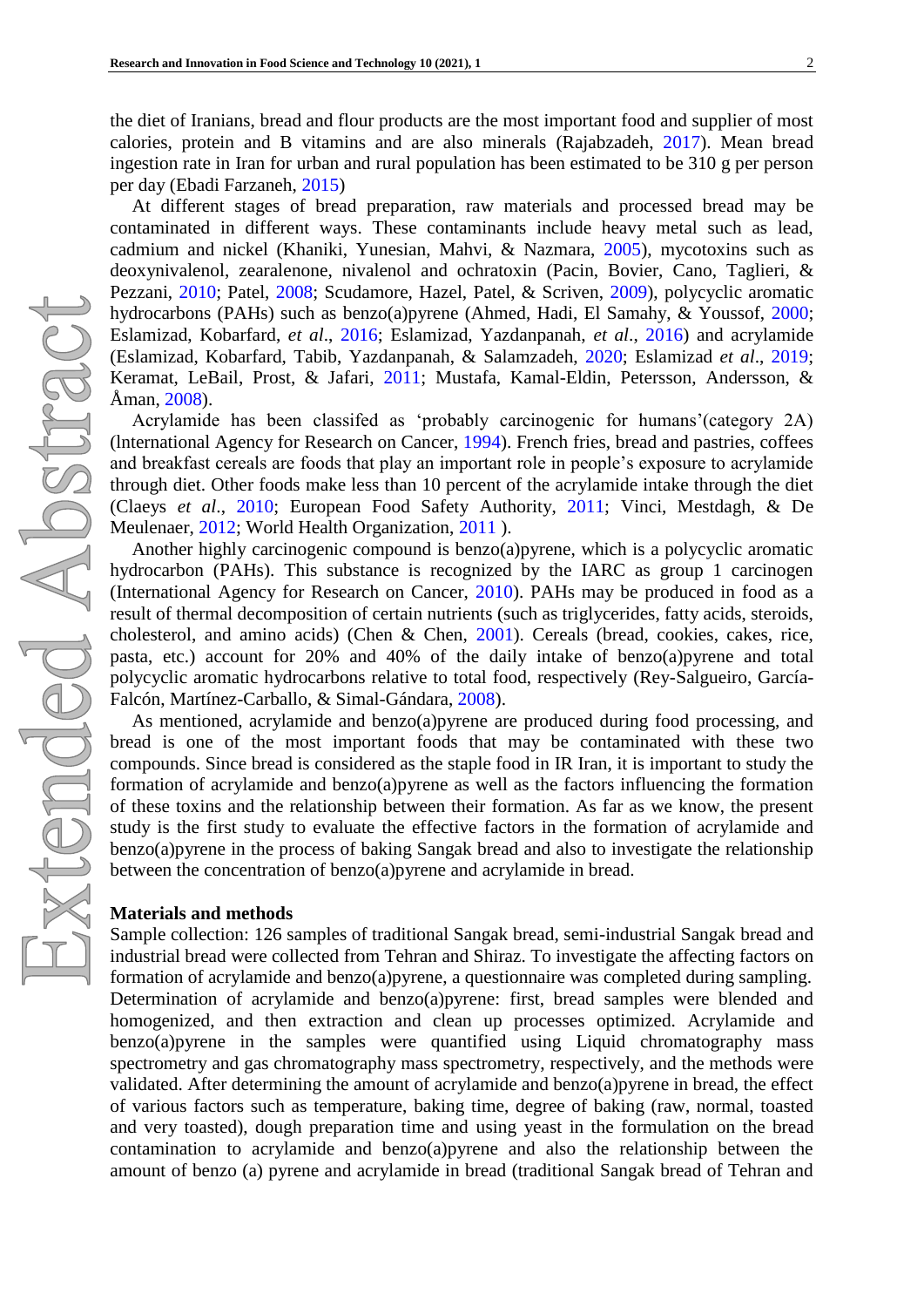Shiraz and Sangak semi-industrial bread of Shiraz) were investigated. Statistical analysis was performed using chi-square test, one-way ANOVA and correlation test in SPSS 17 and GraphPad Prism 6 software.

#### **Results and discussion**

The mean concentrations of benzo(a)pyrene in traditional Sangak bread samples of Tehran and Shiraz, semi-industrial Sangak breads of Shiraz and industrial breads of Tehran were 0.83, 0.50 and 0.25 ng/g, respectively. The effect of baking degree and yeast on the amount of benzo(a) pyrene in bread are shown in Tables  $(1)$  and  $(2)$ .

<span id="page-2-0"></span>**Table 1.** The effect of baking degree and using yeast on the amount of benzo(a)pyrene in Shiraz traditional Sangak bread

| Parameter          |              | Number of non-<br>contaminated<br>samples $(\%)$ | Number of<br>contaminated samples<br>$(\%)$ | P value |  |
|--------------------|--------------|--------------------------------------------------|---------------------------------------------|---------|--|
| Level of cooking   | Raw          |                                                  |                                             | 0.91    |  |
|                    | Normal       | 12(85.7)                                         | 2(14.3)                                     |         |  |
|                    | Toasted      | 11(84.6)                                         | 2(15.4)                                     |         |  |
|                    | Very toasted | 1(100)                                           | 0(0)                                        |         |  |
| Existence of yeast | Yes          | 22(88)                                           | 3(12)                                       | 0.127   |  |
|                    | No           | 2(50)                                            | 2(50)                                       |         |  |

<span id="page-2-1"></span>**Table 2.** The effect of baking degree and using yeast on the amount of benzo(a)pyrene in Shiraz semi-industrial Sangak bread

| Parameter          |               | Number of non-<br>contaminated<br>samples $(\%)$ | Number of<br>contaminated<br>samples $(\%)$ | P value |  |
|--------------------|---------------|--------------------------------------------------|---------------------------------------------|---------|--|
| level of cooking   | Raw<br>Normal | 24(82.8)                                         | $\theta$<br>5(17.2)                         | 0.47    |  |
|                    | Toasted       | 13(92.9)                                         | 1(7.1)                                      |         |  |
|                    | Very toasted  | 4(100)                                           | 0(0)                                        |         |  |
| Existence of yeast | Yes           | 40(77)                                           | 6(13)                                       | 0.87    |  |
|                    | No            | 1(100)                                           | 0(0)                                        |         |  |

The results showed that there was a statistically significant relationship between temperature and the amount of benzo(a)pyrene in Shiraz semi-industrial Sangak breads (*P*<0.05). There was also a significant relationship between the amount of benzo(a)pyrene in traditional Sangak breads and industrial breads (*P*<0.05). Various studies show that cooking temperature and modification of processing methods could affect benzo(a)pyrone amount in food [\(Chen, Kao, Chen, Huang, & Chen, 2013;](#page-4-11) [Rey-Salgueiro](#page-5-10) *et al*., 2008; [Zhang, Chen, &](#page-5-11)  [Zhang,](#page-5-11) 2021).

The mean concentration of acrylamide in Tehran and Shiraz traditional Sangak bread samples, Shiraz semi-industrial Sangak breads and Tehran industrial breads were 26.43, 46.36 and 8.02 ng/g, respectively. The results showed that there was no statistically significant correlation between bread baking time and dough preparation time with the amount of acrylamide in traditional Sangak bread in Shiraz. The results of correlation test showed that there was no statistically significant relationship between bread baking temperature, baking time and dough preparation time with the amount of acrylamide in Shiraz semi-industrial Sangak bread. In addition, the results showed that there was a statistically significant relationship between the amount of acrylamide in different types of breads (*P*<0.001).

Studies have shown that temperature and baking method have a great effect on the formation of acrylamide [\(Krishnakumar & Visvanathan,](#page-5-12) 2014). In the present study,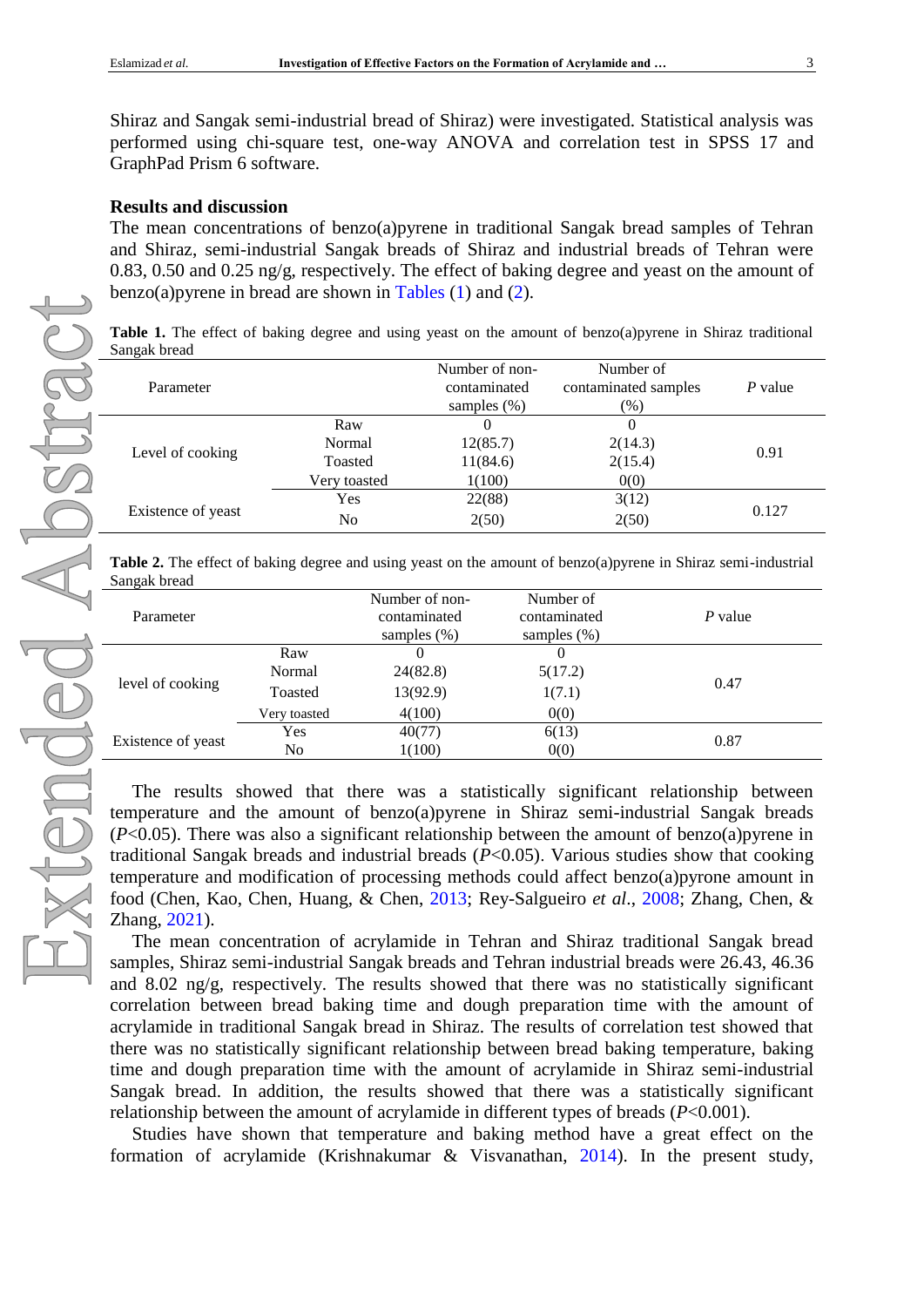temperature and baking methods were different and, therefore, there was a significant relationship between the amount of acrylamide and the different types of breads.

<span id="page-3-0"></span>The results of analysis of variance (ANOVA) showed that there was a statistically significant difference between the type of bread as an independent variable and the concentration of benzo(a)pyrene as a dependent variable [f(2,134)=62.3, (*P*<0.05)]. Also, there was a statistically significant difference between the type of bread as an independent variable and the concentration of acrylamide as a dependent variable  $[f(2,83)=9.36,$ (*P*<0.001)] [\(Fig 1\)](#page-3-0).





**Fig 1.** Relationship between acrylamide concentration and type of bread (Tehran and Shiraz traditional Sangak bread, Shiraz semi-industrial Sangak bread and Tehran industrial bread).

The results are shown as mean  $\pm$  standard deviation. \*\*\* *P*<0.001 Significant difference with the compared group.

<span id="page-3-1"></span>

Acrylamide concentration (ng/g)

**Fig 2.** Relationship between the amount of benzo(a)pyrene and acrylamide in bread (Tehran and Shiraz traditional Sangak bread and Shiraz semi-industrial Sangak bread)

The obtained patterns in [Fig.](#page-3-1) (2) show the linear relationship between the concentrations of benzo(a)pyrene and acrylamide in the bread sample. This means that the presence of each of these two contaminants can indicate the presence of the other one.

#### **Conclusions**

Considering the significant relationship between temperature and the amount of benzo(a)pyrene in semi-industrial Sangak breads in Shiraz and the lower contamination rate of these two contaminants in industrial breads (that have lower baking temperatures), it can be concluded that reducing the temperature and using the appropriate baking method can be important factors to prevent the formatyion of these toxins.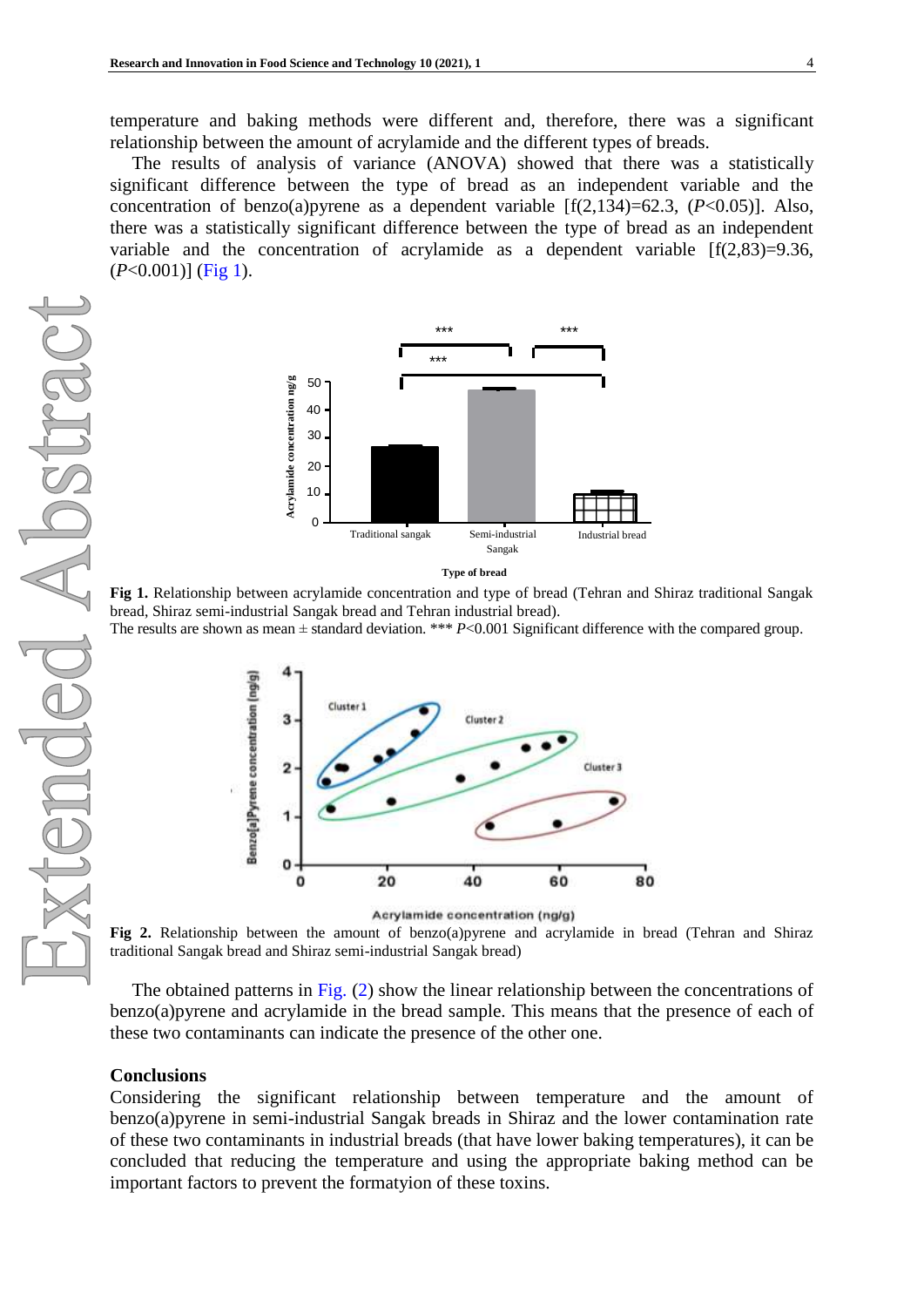Also, according to the obtained linear relationship between the amount of acrylamide and benzo(a)pyrene in the bread samples, it can be concluded that any preventive action to reduce one of these two contaminants with a probability of 98% can lead to a reduction of other contaminant.

As far as we know, this study is the first study on the effective factors in the formation of acrylamide and benzo(a)pyrene in the process of baking Sangak bread and also to investigate the relationship between the amount of benzo(a)pyrene and acrylamide in bread. Therefore, it is necessary to conduct additional studies to investigate the affecting factors on the formation of these two compounds and also the relationship between the amount of benzo(a)pyrene and acrylamide in the different types of breads that are used by Iranian people.

#### **References**

- <span id="page-4-1"></span>Ahmed, M. T., Hadi, E.-S. A., El Samahy, S., & Youssof, K. (2000). The influence of baking fuel on residues of polycyclic aromatic hydrocarbons and heavy metals in bread. *Journal of hazardous materials, 80*(1-3), 1-8. doi[:https://doi.org/10.1016/S0304-3894\(00\)00300-9](https://doi.org/10.1016/S0304-3894(00)00300-9)
- <span id="page-4-10"></span>Chen, B. H., & Chen, Y. C. (2001). Formation of polycyclic aromatic hydrocarbons in the smoke from heated model lipids and food lipids. *Journal of agricultural and food chemistry, 49*(11), 5238-5243. doi[:https://doi.org/10.1021/jf0106906](https://doi.org/10.1021/jf0106906)
- <span id="page-4-11"></span>Chen ,S., Kao, T. H., Chen, C. J., Huang, C. W., & Chen, B. H. (2013). Reduction of carcinogenic polycyclic aromatic hydrocarbons in meat by sugar-smoking and dietary exposure assessment in Taiwan. *Journal of agricultural and food chemistry, 61*(31), 7645-7653 .doi[:https://doi.org/10.1021/jf402057s](https://doi.org/10.1021/jf402057s)
- <span id="page-4-7"></span>Claeys, W., Baert, K., Mestdagh, F., Vercammen, J., Daenens, P., De Meulenaer, B., . . . Huyghebaert, A. (2010). Assessment of the acrylamide intake of the Belgian population and the effect of mitigation strategies. *Food Additives and Contaminants, 27*(9), 1199-1207. doi[:https://doi.org/10.1080/19440049.2010.489577](https://doi.org/10.1080/19440049.2010.489577)
- <span id="page-4-0"></span>Ebadi Farzaneh, A. N. S. (2015). Analysis and comparison of Iran's favorable food basket with the situation of agricultural food production during the years of the Sixth Development Plan and Horizon 1404. *Ministry of Agricultural Jihad, Research Institute for Agricultural Economics Planning and Rural Development*, 129 .
- <span id="page-4-2"></span>Eslamizad, S., Kobarfard, F., Javidnia, K., Sadeghi, R., Bayat, M., Shahanipour, S . . . ,.Yazdanpanah, H. (2016). Determination of Benzo [a] pyrene in traditional, industrial and semi-industrial breads using a modified QuEChERS extraction, dispersive SPE and GC-MS and estimation of its dietary intake. *Iranian journal of pharmaceutical research: IJPR, 15*(Suppl), 165-174 .
- <span id="page-4-4"></span>Eslamizad, S., Kobarfard, F., Tabib, K., Yazdanpanah, H., & Salamzadeh, J. (2020). Development of a Sensitive and Rapid Method for Determination of Acrylamide in Bread by LC-MS/MS and Analysis of Real Samples in Iran IR. *Iranian journal of pharmaceutical research: IJPR, 19*(1), 413-423. doi[:https://doi.org/10.22037/ijpr.2019.111994.13474](https://doi.org/10.22037/ijpr.2019.111994.13474)
- <span id="page-4-5"></span>Eslamizad, S., Kobarfard, F., Tsitsimpikou, C., Tsatsakis, A., Tabib, K., & Yazdanpanah, H. (2019). Health risk assessment of acrylamide in bread in Iran using LC-MS/MS. *Food and chemical toxicology, 126*, 162-168. doi[:https://doi.org/10.1016/j.fct.2019.02.019](https://doi.org/10.1016/j.fct.2019.02.019)
- <span id="page-4-3"></span>Eslamizad, S., Yazdanpanah, H., Javidnia, K., Sadeghi, R., Bayat, M., Shahabipour, S., . . . Kobarfard, F. (2016). Validation of an Analytical Method for Determination of Benzo [a] pyrene Bread using QuEChERS Method by GC-MS. *Iranian journal of pharmaceutical research: IJPR, 15*(2), 465-474 .
- <span id="page-4-8"></span>European Food Safety Authority. (2011). Results on acrylamide levels in food from monitoring years 2007-2009 and Exposure assessment. *EFSA Journal, 9*(4), 2133. doi[:https://doi.org/10.2903/j.efsa.2011.2133](https://doi.org/10.2903/j.efsa.2011.2133)
- <span id="page-4-9"></span>International Agency for Research on Cancer. (2010). *Some non-heterocyclic polycyclic aromatic hydrocarbons and some related exposures* (Vol. 92): IARC Press, International Agency for Research on Cancer.
- <span id="page-4-6"></span>Keramat, J., LeBail, A., Prost, C., & Jafari, M. (2011). Acrylamide in baking products: a review article. *Food and Bioprocess Technology, 4*(4), 530-543. do[i:https://doi.org/10.1007/s11947-010-0495-1](https://doi.org/10.1007/s11947-010-0495-1)